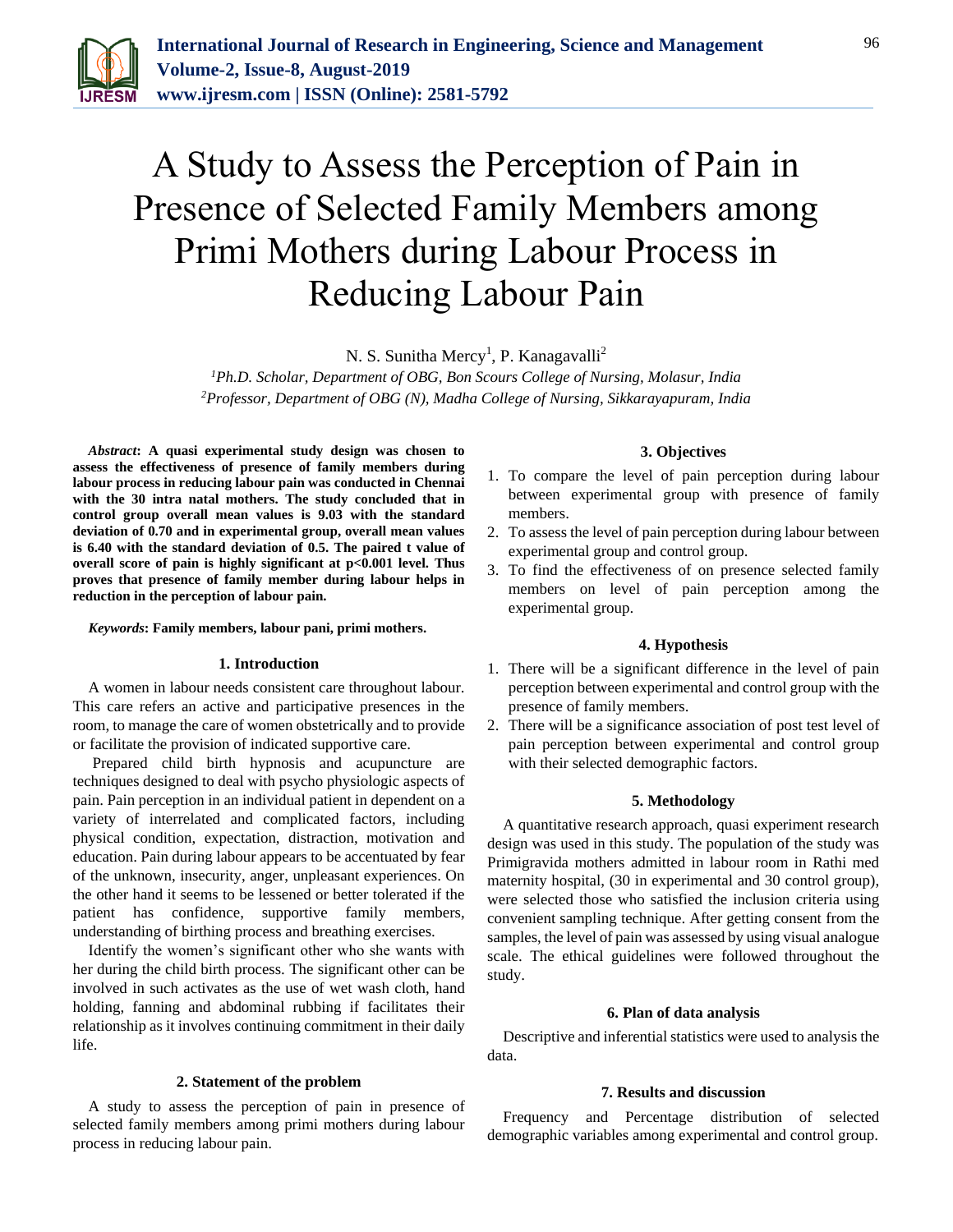

# **International Journal of Research in Engineering, Science and Management Volume-2, Issue-8, August-2019 www.ijresm.com | ISSN (Online): 2581-5792**

Table 1

Reveals the frequency and percentage distribution of demographic variables of experimental and control group of primi mothers

| S. no.         | <b>Demographic Data</b>                 | <b>Experimental Group</b> |               | <b>Control Group</b> |               |
|----------------|-----------------------------------------|---------------------------|---------------|----------------------|---------------|
|                |                                         | Freq.                     | $\frac{6}{6}$ | Freq.                | $\frac{0}{0}$ |
| -1             | Age                                     |                           |               |                      |               |
|                | $17-20$ yrs                             | 21                        | 70            | 18                   | 60            |
|                | $21-25$ yrs                             | 6                         | 20            | 6                    | 20            |
|                | 26 and above                            | 3                         | 10            | 5                    | 16.6          |
| $\overline{2}$ | Education                               |                           |               |                      |               |
|                | <b>Illiterate</b>                       | 6                         | 20            | 8                    | 26.6          |
|                | Primary Education                       | 13                        | 43.3          | 10                   | 33.3          |
|                | Graduate                                | 14                        | 46.6          | 12                   | 40            |
| 3              | Type of Family                          |                           |               |                      |               |
|                | Joint                                   | 17                        | 56.6          | 15                   | 50            |
|                | Nuclear                                 | 13                        | 43.3          | 15                   | 50            |
| $\overline{4}$ | Habitants                               |                           |               |                      |               |
|                | Rural                                   | 19                        | 63.3          | 16                   | 53.3          |
|                | Urban                                   | 11                        | 36.6          | 14                   | 46.6          |
| 5              | Regular Exercise During AN              |                           |               |                      |               |
|                | Walking                                 | 5                         | 16.6          | 7                    | 23.3          |
|                | Pelvic floor exercise                   | 3                         | 10            | 6                    | 20            |
|                | Abdominal exercise                      | 6                         | 20            | 6                    | 20            |
|                | No exercise                             | 16                        | 53.3          | 11                   | 36.6          |
| 6              | <b>Prenatal Counselling</b>             |                           |               |                      |               |
|                | Attended                                | 12                        | 40            | 8                    | 26.6          |
|                | Not attended                            | 18                        | 60            | 12                   | 40            |
| $\tau$         | Who wants to be with parturient mothers |                           |               |                      |               |
|                | Spouse                                  |                           |               |                      |               |
|                | mother                                  | 8                         | 26.6          | 9                    | 30            |
|                | Sister                                  | 12                        | 40            | 10                   | 33.3          |
|                | Mother-in-law                           | 6                         | 20            | 6                    | 20            |
|                |                                         | $\overline{4}$            | 3.3           | 5                    | 16.6          |

Table 2

| Mean and Standard Deviation of perception of pain among mothers in experimental and control group |          |                                                                                 |           |      |           |      |      |  |  |  |  |  |
|---------------------------------------------------------------------------------------------------|----------|---------------------------------------------------------------------------------|-----------|------|-----------|------|------|--|--|--|--|--|
|                                                                                                   |          | Labour Pain   Experimental Group   Control Group   Difference in mean   t Value |           |      |           |      |      |  |  |  |  |  |
|                                                                                                   |          |                                                                                 | <b>SD</b> | М    | <b>SD</b> |      |      |  |  |  |  |  |
|                                                                                                   | Over All | 7.40                                                                            | 0.50      | 9.03 | 0.70      | 2.27 | 3.02 |  |  |  |  |  |



Fig. 1. Distribution of percentage according to the supportive family to be with the mother during labour

The above figure shows that in experimental group 46.7% primi mothers prefer their own mothers as supportive member. Rather in control group 10% of primi mother prefer their sisters in control group.

The analysis reveals that with respect to experimental group the mother had a mean value of 7.40 and SD 0.50 and control group had a mean value 9.03 and SD 0.70, project t value 3.02 which is statistically significant.

# **8. Conclusion**

The health care team play very important role in providing emotional support and other techniques of distraction. Proper selection of supportive person is important for the success of all psychological methods. In the experimental group pain perception significant. P value (0.001) hence it is proved the presence of family member has vital role in reducing the pain. Therefore, the finding the study disseminated to motivate the nurse to provide a support for the better outcome of the labour process and reduction of pain perception.

# **9. Recommendation**

- 1. Similar study can be replicated with large size
- 2. Similar study can be carried out measure of anxiety level of mothers.
- 3. In Nursing education pre conceptional, counselling can be added as a separate unit.

#### **References**

- [1] Bobak (1999), "Maternity Nursing", 5th Edition, St. Louis, Mosby, Pp: 305 – 311. 3. Cunningham, et al (1997), "Williams Obstetrics", 20th Edition, Boston, Appletion and Lang Co., pp. 261 – 262.
- [2] Dutta D.C. (2004), "Text Book of Obstetrics", 6th Edition, Calcutta, New Central Book Agency, pp. 115 - 117.